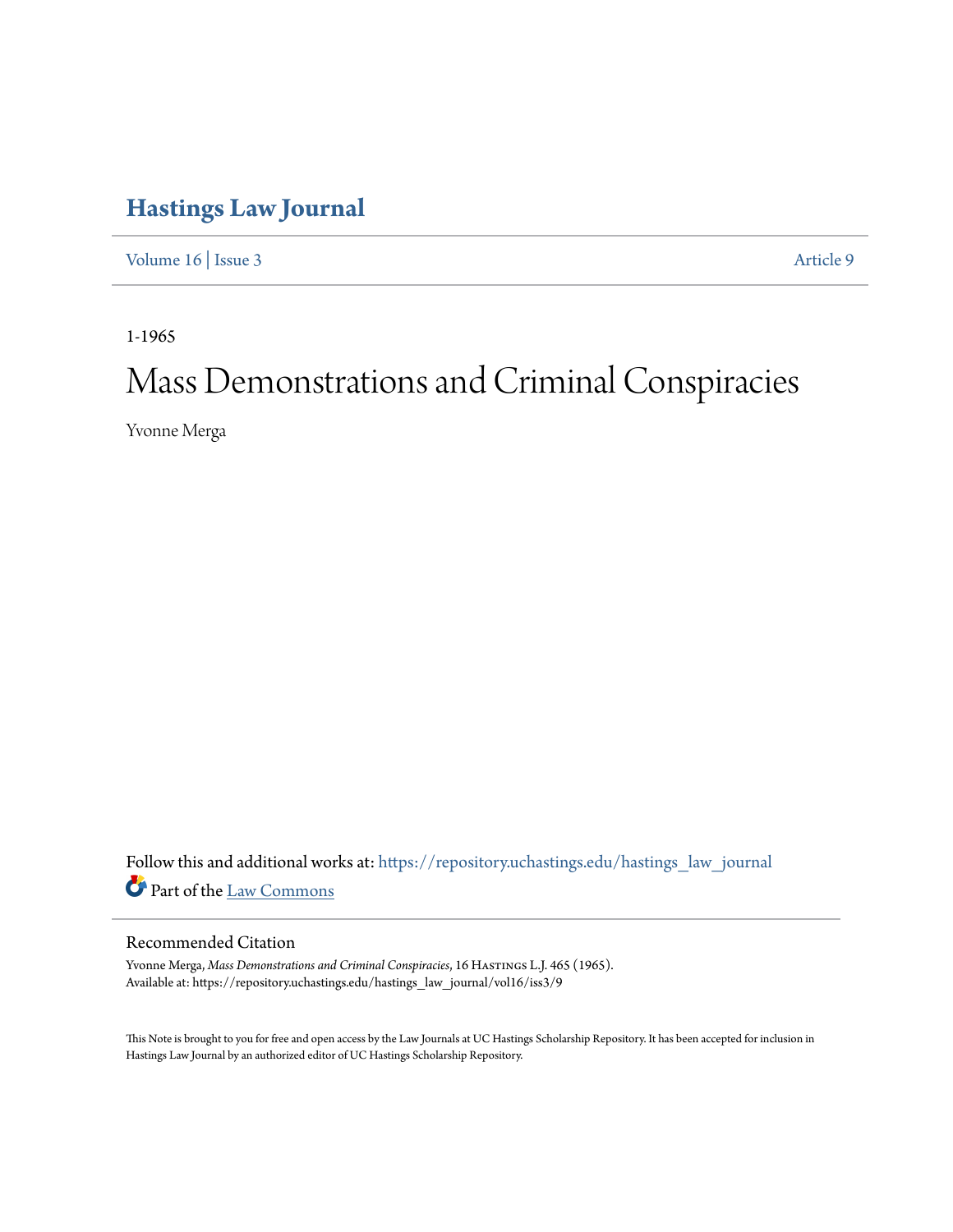sion's recommendations. Their dismissal of Government Code sections 50140-45 as "an anachronism in modem law" thus appears to have been premature and ill-considered. **A** re-establishment of these provisions seems called for. They would provide a source of relief particularly well fitted to the needs of a state faced with the prospect of continued agitation over civil rights. The New York experience with the Harlem riots may.never be duplicated in California. But a national effort as volatile as the civil rights movement always raises a great threat of sudden misdirection and destructive consequences. Legislation designed to ease the burden of such disturbances should not be dismissed lightly.

*Emmett F. Harrington\**

\*Member, Second Year Class.

## **MASS** DEMONSTRATIONS **AND** CRIMINAL **CONSPIRACIES**

Mass demonstrations have become a frequently used method of gaining the public's attention and coercing redress for social inequities. Some groups using this method have gone beyond lawful demonstrations and centered their demonstrations instead around an intentional mass violation of a law. These violations disrupt the peace of the community and place an increased burden on law enforcement agencies and the courts.' The crime intentionally committed is usually a misdemeanor. Recent demonstrators in California, for example, have been charged with unlawful assembly, failure to disperse, trespass, and disturbing the peace<sup>2</sup>--all misdemeanor offenses punishable by a relatively minor penalty.<sup>3</sup> The penalty apparently does not deter repeated violations; there seem to be many repeat violations. <sup>4</sup>

' Specific instances of such illegal activities were seen in California in the San Francisco demonstrations in April 1964 and the demonstrations at the University of California at Berkeley in December 1964.

**2 CAL. PF\_. CODE** §§ 407, 409, **602(j),** 415 respectively. Amended complaint filed in Municipal Court of City and County of San Francisco, April 1964, against persons

involved in demonstrations at the Cadillac Agency in San Francisco.<br><sup>8</sup> CAL. PEN. CODE § 17 provides that a misdemeanor is any crime not punishable with death or by imprisonment in the state prison. **CAL. PEN. CODE** §§ 408 (unlawful assembly is a misdemeanor); 409 (failure to disperse is a misdemeanor); **602** (trespass is a misdemeanor); 415 (disturbing the peace is a misdemeanor and punishable **"by** fine not exceeding two hundred dollars, or **by** imprisonment in the county jail for not more than 90 days, or **by** both fine and imprisonment, or either, at the discretion of the court").

**4** Complaints were dismissed against **28** of the **91** demonstrators still awaiting trial on the San Francisco demonstrations as these **28** were awaiting sentencing on their convictions for participation in other demonstrations. Oakland Tribune, Feb. **18, 1965, p.** 2, col. 2.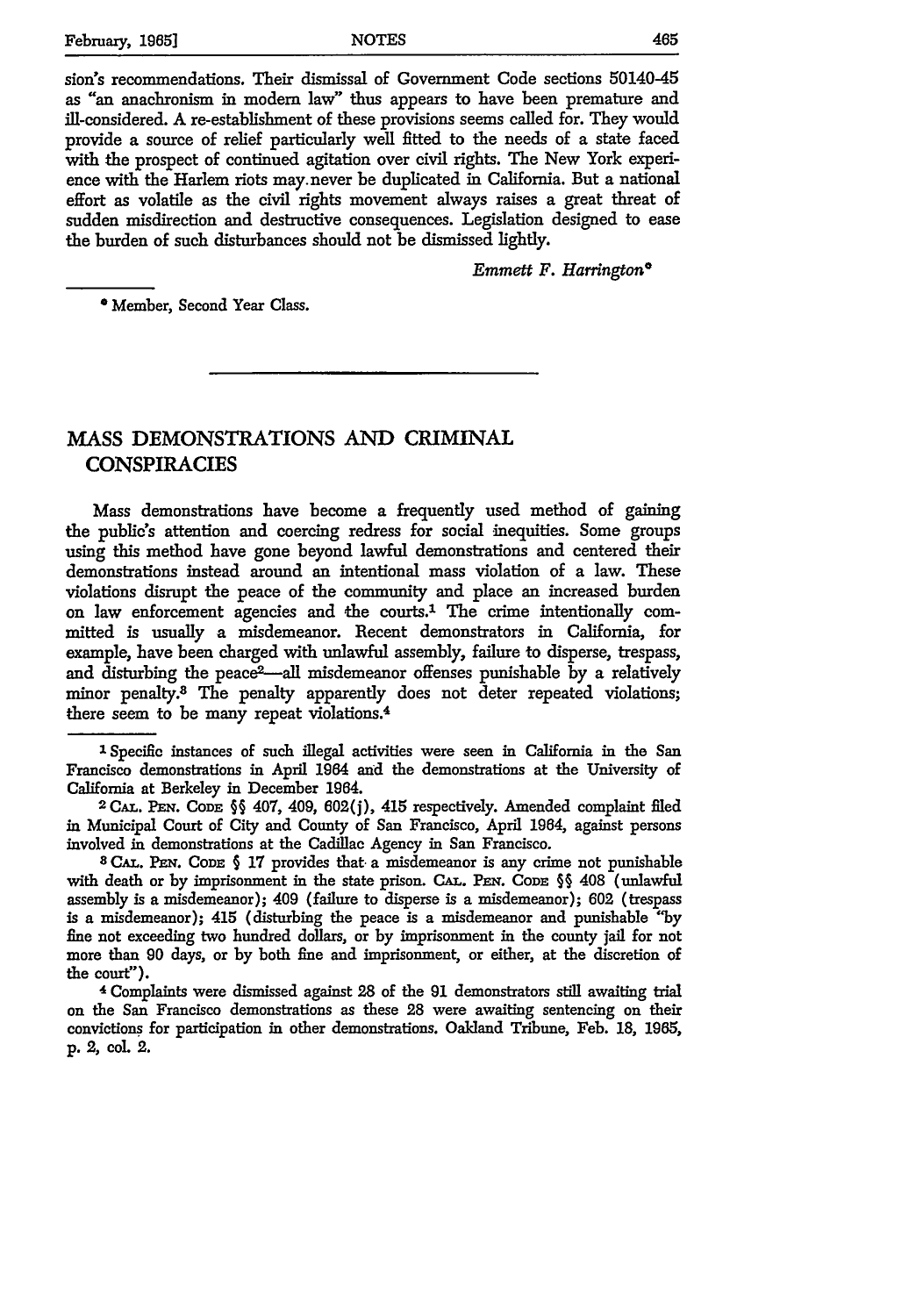The purpose of this note is to explore the possibility of convicting unlawful demonstrators of criminal conspiracy and the possible effect of such a conviction as a law enforcement tool. The discussion will be confined to situations where the violation is of a constitutionally valid law and will not attempt to include those cases where the law violated is constitutionally defective.5 Demonstrations which violate no criminal law, e.g. orderly picketing, will not be discussed.

A criminal conspiracy has been defined as an agreement between two or more persons to achieve an unlawful object, or to achieve a lawful object by unlawful means.6 This common-law definition explicitly requires an agreement, two or more parties, and a specific intent both to commit an unlawful act and to combine with another for that purpose.7 Furthermore, the California statutes governing conspiracies enumerate the illegal objectives which provide a basis for the conspiracy charge,8 and require proof of an overt act in furtherance of the conspiracy. 9 It is submitted that mass demonstrations conducted with the intent to breach a law in aid of the purpose of the demonstration are within both the reason<sup>10</sup> and the letter of the law proscribing criminal conspiracies. In some of the mass demonstrations, the agreement to violate the law is express, there is well over the minimum requisite of two persons, and the specific intent requirement is fulfilled-often proof of intent is aided by express, pre-announced statements by the participants. The overt acts necessary as proof of the conspiracy in California are generally not concealed, since these acts help attain the publicity sought by the demonstrators for their cause.

Under the express provisions of the California statute governing conspiracies, the unlawful demonstrations seem to fall within the purview of two subdivisions of section 182. Subdivision one makes an agreement to commit a crime a conspiracy. 11 Demonstrators gathering to commit a misdemeanor would clearly fall within this category.12 In addition, subdivision five of section **182** makes an agreement '"to commit any act injurious to the public health, to public morals, or to pervert or obstruct justice, or the due administration of the laws" a

**5 For** cases involving void statutes see Peterson v. City of Greenville, 373 U.S. 244 (1963); Turner v. City of Memphis, 369 U.S. 350 (1962). <sup>6</sup> Pettibone v. United States, 148 U.S. 197, **203** (1893); Marino v. United States,

91 F.2d 691, 693 (9th Cir. 1937), *cert. denied,* **302** U.S. 764 (1938).

<sup>7</sup> See generally PERKINS, CRIMINAL LAW 527-49 (1957).

**8 CAL'. PEN. CODE** § **182** lists the illegal objectives.

**<sup>9</sup>**"No agreement amounts to a conspiracy, unless some act, beside such agreement, be done within this State to effect the object thereof, by one or more of the parties to such agreement and the trial of cases of conspiracy may be had in any county in which any such act be done." **CAL. PEN. CODE** § 184.

**<sup>10</sup>**The rationale for the criminal conspiracy charge is that "the social menace of numerous individuals combined to breach the laws is qualitatively greater than the undeveloped intent of any one alone." King, *The Control of Organized Grime in America,* 4 **STAN.** L. **REv. 52,** 60 (1951).

**<sup>11</sup>**"If two or more persons conspire: **1.** To commit any crime...." **CAL. PEN.** CODE § **182.**

<sup>12</sup>*E.g.,* Globe Dairy Lunch v. Joint Culinary Workers, **117** Cal. App. **2d** 190, **255 P.2d** 94 **(1953)** (civil conspiracy); People v. Anderson, **117** Cal. App. Supp. 763, **1** P.2d 64 (1931) (dictum) (although defendants cannot be convicted of conspiracy unless charged with the same, proof of such conspiracy is admissible on the trial of a conspirator charged with a crime committed in furtherance of that conspiracy).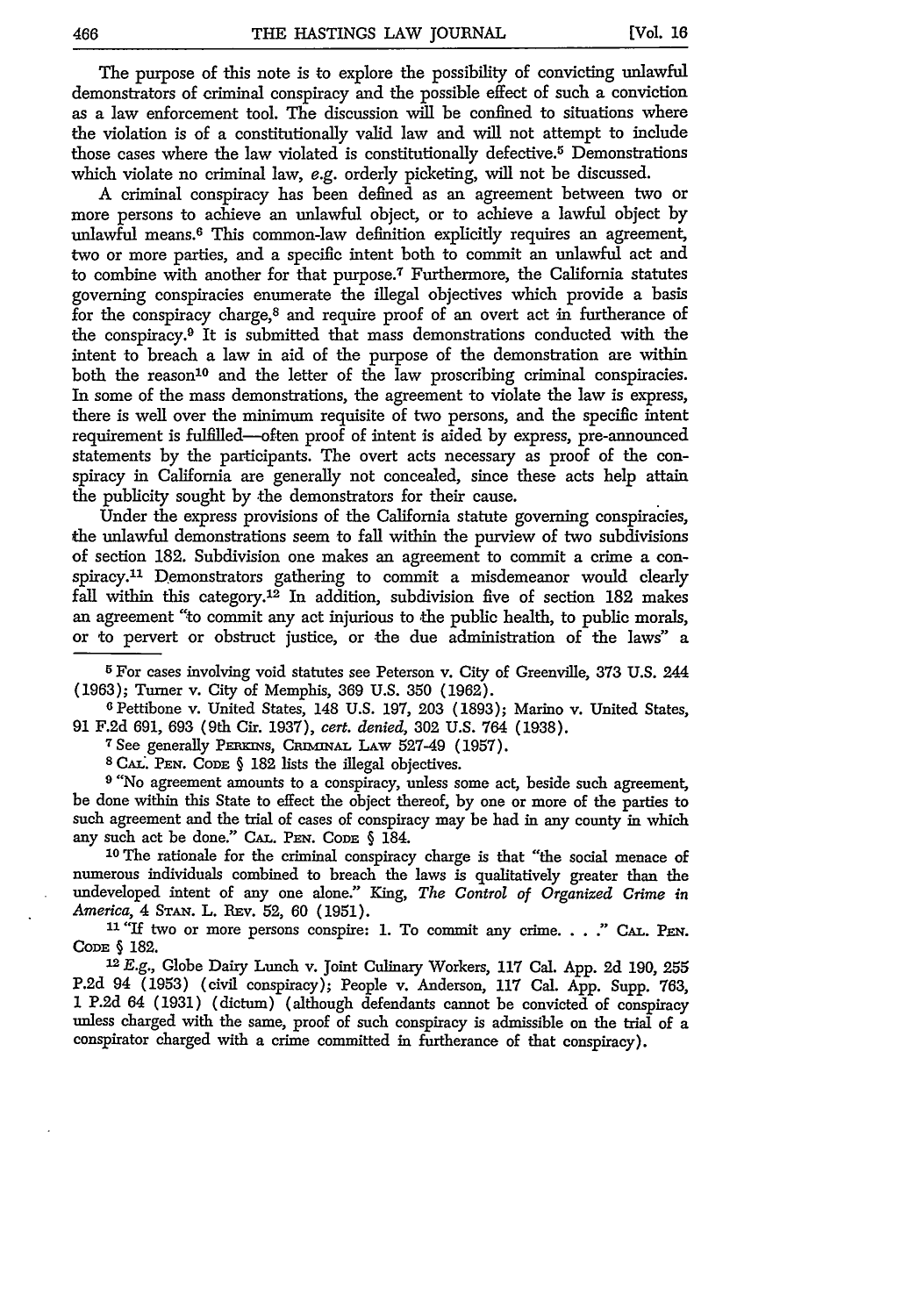criminal conspiracy. It is possible that demonstrators whose concerted actions lead to mass arrests, followed by large numbers of trials, involving great cost and delay in the judicial system, are also guilty of violations of this provision. When the avowed purpose is to obtain publicity by clogging the courts, the participants are clearly guilty of a conspiracy to do an act injurious to the administration of justice. Thus, the demonstrators would seem to fall within the California law of conspiracy, and there is some case authority which would indicate such a holding.<sup>13</sup>

While the illegal demonstrators in California have not been tried for criminal conspiracies, it would seem clear that they could be. By use of the conspiracy charge, law and order within the community could be better maintained.

Initially, arrest on charges of criminal conspiracy would allow the enforcement agency to prevent disorder and damage to property before they occur. Under the present use of trespass and disturbing the peace charges, each and every person involved in the demonstration must commit an overt criminal act. Allowing this increases the length of the demonstration and thus increases the danger to both life and property. A conspiracy at common law occurred as soon as the agreement was made.14 In California, as mentioned above, there is a statutory provision<sup>15</sup> requiring an overt act in pursuance of the purpose of the conspiracy, but this is only to insure the conspiracy was committed, and circumstantial evidence is sufficient.16 This overt act need not be committed by each member, and the act of one may be attributed to all the other participants.<sup>17</sup> Thus, if a conspiracy is charged there is no need to wait for all the participants to commit the planned acts before arrests are made. Earlier intervention would prevent the additional disturbances and dangers that always accompany mass demonstrations, and would allow more effective law enforcement. Greater protection could be afforded those directly or indirectly affected by the demonstrations.

The early intervention of effective law enforcement would be particularly useful where demonstration leaders advocating violent action are involved. Because conspiracy is an offense separate and distinct from the criminal object of the agreement,<sup>18</sup> attendance at a preparatory group meeting to plan an unlawful demonstration would satisfy the requirements of conspiracy. Depending on the gravity of the planned action, law enforcement agencies could take effective action at any time from the first preparatory meeting to the actual demonstration itself. In the past, the demonstrations in California have been of a non-violent nature. Where objectives are non-violent crimes, early intervention at the planning stage is not such a necessity as in situations where violence is the objective. But if arrests were made at the preparatory stage

*<sup>&#</sup>x27;3 Tbid.*

<sup>14</sup> PERKINS, CRIMINAL LAW 531 (1957).

<sup>15</sup>**CAL.** Px.. **CODE §** 184.

*t6Cf.* People v. McKinney, **218** Cal. App. **2d** 174, **32** Cal. Rptr. **175 (1963);** People v. Cummings, **173** Cal. App. **2d** 721, 343 P.2d 944 (1959). 17People v. Garcia, **187** Cal. **App.** 2d 93, 9 Cal. Rptr. 493 **(1960);** People v.

Kefry, **166** Cal. App. 2d 179, **332** P.2d **848** (1958).

**<sup>18</sup>**People v. Augusto, **193** Cal. **App. 2d** 253, 14 Cal. Rptr. 284 **(1961);** People v. Campbell, **132** Cal. **App. 2d 262, 281 P.2d 912 (1955).**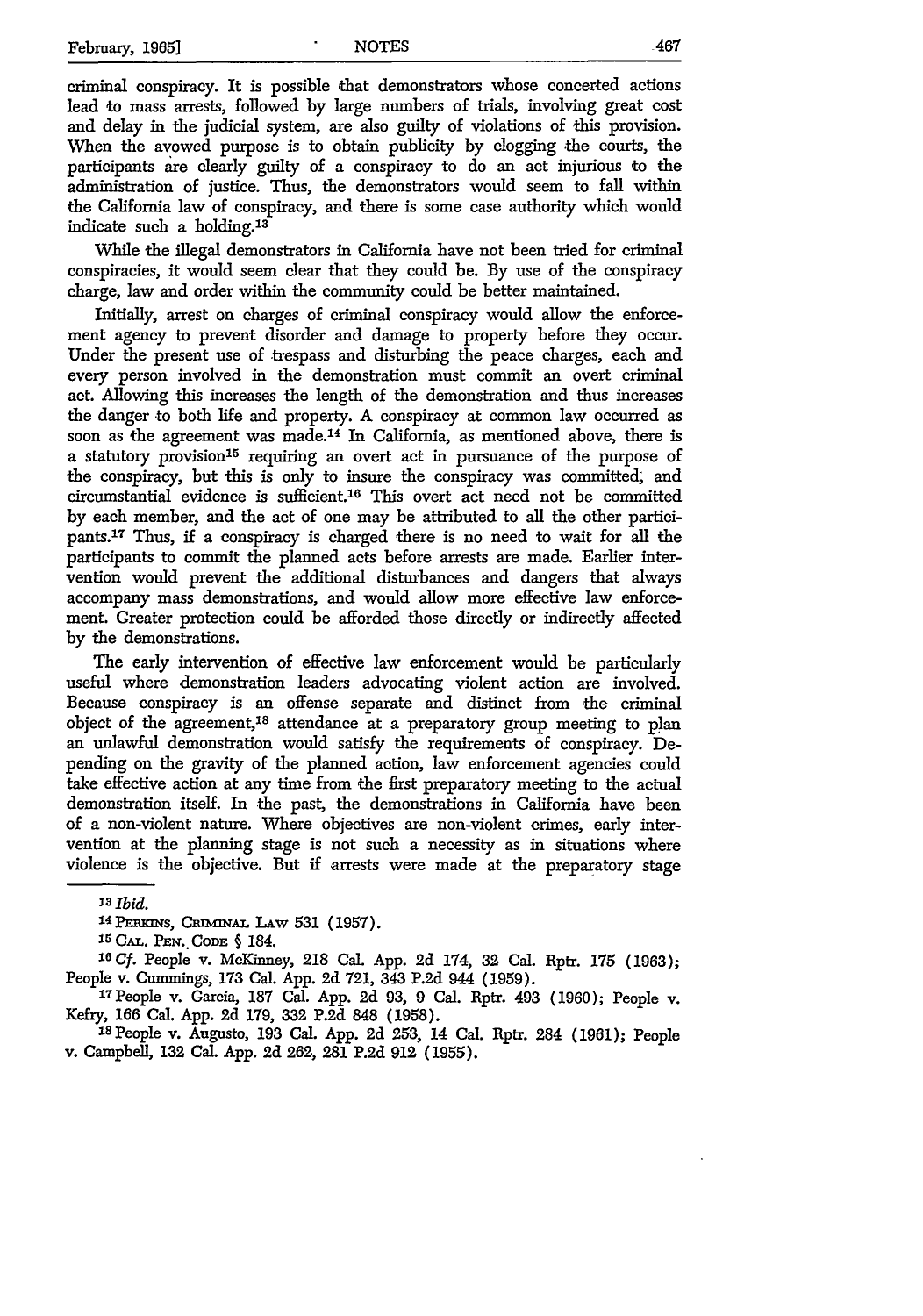rather than at the time of the planned unlawful disturbance itself, the group's objectives of illegal intimidation and coercion would not be accomplished.

Another beneficial effect of applying the law of conspiracy to unlawful demonstrations lies in the deterrent effect of more severe penalties. According to the California statute, a conspiracy is punishable **by** a variety of penalties, depending on the type of conspiracy involved.<sup>19</sup> Since the penalty for some of the violations herein considered can be a State prison sentence, a conspiracy conviction could be a felony conviction. 20 This seems to be within the discretion of the sentencing judge, and provision is made for county jail sentences, which would be misdemeanor convictions.<sup>21</sup> Thus, instead of punishing the demonstrators for committing misdemeanors, the courts could convict them of felonies on a conspiracy charge, with the attendant higher penalties. Illegal mass demonstrations are composed of those who are leaders, planning and organizing activities, and those who, because they believe in the cause, follow even to the point of risking misdemeanor convictions. The effect of possible felony convictions as a deterrent is yet to be determined, but simple logic would seem to indicate that, at least in regard to the latter group, the risk of a felony conviction will give rise to a moment of contemplation that is perhaps now lacking.22 The seriousness of possible felony convictions would forcefully remind the potential unlawful demonstrators of the quality and nature of the act they are about to commit. The sanctions of law applied to a convicted felon are many and harsh. In addition to the initial confinement in the State prison, the felon may be disqualified as a juror,<sup>23</sup> give his spouse grounds for divorce, $24$  and may have severe restrictions placed on his liberty even after he is paroled.<sup>25</sup> The informal penalties, such as loss of job, education, and respect would also be compelling reasons for second thought on the part of the potential unlawful demonstrators. Consideration of these possible consequences could restrain the demonstrators from violation of constitutionally valid laws as a method of obtaining redress for the social injustices of which they complain.

The fact that criminal conspiracy has not yet been used in California demonstrations is due, at least in part, to the awareness of prosecutors of the harsh consequences described above. In every unlawful mass demonstration there are many participants who do not deserve the stigma of a felony conviction. But where

<sup>21</sup> "When they conspire to do any of the other acts described in this section they shall be punishable **by** imprisonment in the county jail for not more than one year, or in the state prison for not more than three years, or by a fine not exceeding five thousand dollars (\$5,000) or both." CAL. PEN. CODE § 182.

**<sup>22</sup>**It is not within the scope of this paper to determine the deterrent effect of felony convictions upon habitual criminal offenders. **<sup>23</sup> CAL. CONST.** art. 20, § **11; CAL. PEN.** CoDE: § **1072.**

**<sup>24</sup> CAL. Crv. CoDE** § **92(6).**

**25 CAL. PEN. CODE** §§ 3052-53, **3056, 3059.**

**<sup>19</sup> CAL. PEN. CoDE** § **182.**

**<sup>20 &</sup>quot;A** felony is a crime which is punishable with death or by imprisonment in the state prison. Every other crime is a misdemeanor. When a crime, punishable **by** imprisonment in the state prison, is also punishable **by** fine or imprisonment in a county jail, in the discretion of the court, it shall be deemed a misdemeanor for all purposes after a judgment imposing a punishment other than imprisonment in the state prison...." **CAL.** *Pm.* **CODE § 17.**